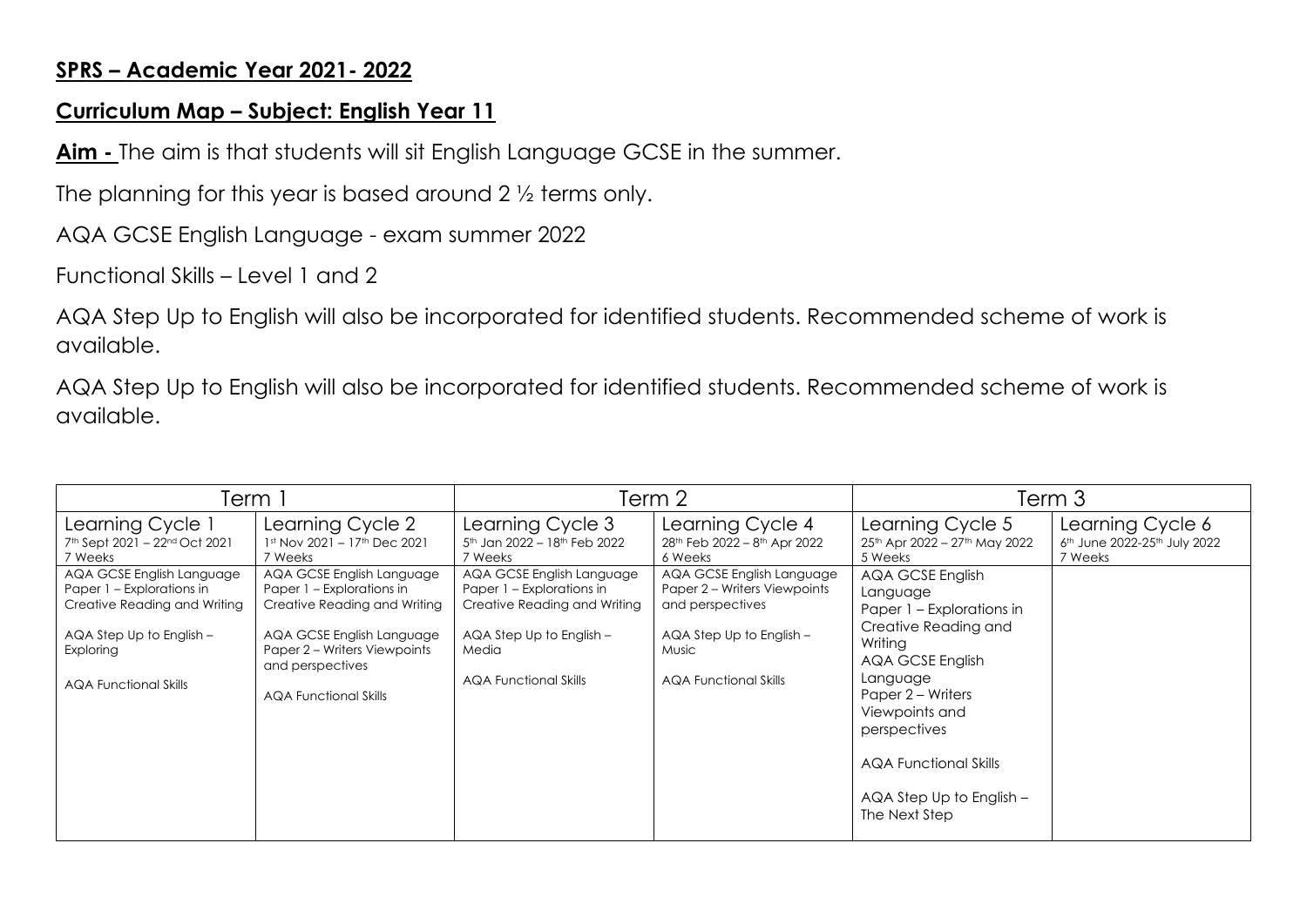|                                                                  |                                        |                                     | <b>Reading and Prose</b>                      | <b>Exam prep and</b>            | Year 11 students who        |
|------------------------------------------------------------------|----------------------------------------|-------------------------------------|-----------------------------------------------|---------------------------------|-----------------------------|
| <b>BASELINE ASSESSMENT</b>                                       | <b>A Christmas Carol</b>               | <b>English language focus</b>       | <b>Writing</b>                                | consolidation                   | remain in the school        |
|                                                                  |                                        | including Spoken                    |                                               |                                 | until the end of the        |
|                                                                  | Intent -                               |                                     | <b>Intent</b> - Reading and Prose             |                                 |                             |
| <b>Creative Writing</b>                                          | Dependant on previous study,           | Language                            | Writing                                       | <b>Intent –</b> Exam prep and   | academic year.              |
|                                                                  | establish and analyse plot,            | <b>Intent-</b> Students to be given |                                               | consolidation                   |                             |
|                                                                  | theme and character.                   | past papers, exam questions         | Pupils will read and analyse a                | Students to practice past       |                             |
| <b>Intent</b> - Reading and Prose                                |                                        | extended writing pieces.            | variety of texts to be able to                |                                 | Preparation for Post 16     |
| Writing                                                          |                                        |                                     | understand the creative                       | papers, identifying how to      |                             |
|                                                                  | <b>Implementation</b> - Revisit        | Students to practice                | writing theme.                                | approach each question          | <b>College Applications</b> |
| Pupils will read and analyse a                                   | <u>skills-</u>                         | identifying and interpreting        |                                               | in a way as to maximise         | CV Writing                  |
| variety of texts to be able to                                   | -Inferential and literal               | themes, ideas, and                  | Implementation- Pupils will                   | marks.                          | Interview preparation       |
| understand the creative                                          | -Comprehension                         | information from a variety of       | look at a range of short stories              |                                 | <b>Functional Skills</b>    |
| writing theme.                                                   | -Critical reading                      | texts.                              | ensuring the pupils read a                    |                                 |                             |
|                                                                  | -Evaluation of vocabulary,             |                                     | wide range of texts with good                 | Implementation - Paper 1        |                             |
| Implementation-Paper 1 -                                         | grammar, and structural                | Implementation - How to             | understanding. Pupils will look               | <b>Explorations in Creative</b> |                             |
| Section B, writing their own                                     | features                               | approach the exam                   | at structure and effectiveness                | <b>Reading and Writing</b>      |                             |
| creative text, inspired by the                                   | - Comparison of texts                  |                                     | and impact of the text.                       |                                 |                             |
| topic that they have                                             |                                        | Point of view                       | Examples of texts: Telling Tales              | Section A, reading a            |                             |
| responded to in Section A to                                     | Theme                                  | FAP                                 | Anthology of Short Stories                    | literature fiction text to      |                             |
| demonstrate their narrative                                      | Context                                | Reading and Writing skills          | On the sidewalk bleeding                      | consider how established        |                             |
| and descriptive skills in                                        | Style and literary quality             | Comprehension                       |                                               | writers use narrative and       |                             |
| response to a written prompt,                                    | Critical comprehension                 | Extended writing pieces             | West Side Story<br><b>Dramatic Monologues</b> | descriptive techniques to       |                             |
| scenario, or visual image.                                       |                                        | <b>IT Research</b>                  |                                               | capture the interest of         |                             |
|                                                                  | Writing<br>Clear and coherent texts    | <b>SPaG</b>                         | The Landlady                                  |                                 |                             |
| <b>Descriptive Writing</b>                                       | Describe                               | Vocabulary                          | Lamb to the Slaughter                         | readers.                        |                             |
| Difference between                                               | Argue                                  |                                     | <b>Impact</b> - Pupils will be able to        |                                 |                             |
| descriptive and narrative                                        | Evaluate                               | Recap on writing                    | identify themes and ideas                     | Students to focus on            |                             |
|                                                                  | Analyse                                |                                     | alongside linguistic and                      | literature fiction text as the  |                             |
| How to read an image.                                            | <b>Discuss</b>                         | Letters                             | literary language                             | exam questions will be          |                             |
|                                                                  | Explain                                | <b>Articles</b>                     |                                               | drawn from 20th/21st            |                             |
| <b>Narrative Writing</b>                                         | Summarise                              | Emails                              | <b>Formal Assessment</b>                      | century.                        |                             |
| Students will be introduced to                                   | <b>Key Points</b>                      | Leaflets                            |                                               |                                 |                             |
| story writing.                                                   |                                        |                                     |                                               |                                 |                             |
|                                                                  |                                        | Spoken Language                     |                                               | Focus on openings,              |                             |
| Conventions of a story Plot                                      | <b>Impact</b> - Pupils will be able to | recording on specific               |                                               | endings, narrative              |                             |
| development Character                                            | analyse writing and be                 | topic based on                      |                                               | perspectives, and points        |                             |
| Use of Dialogue<br>building                                      | objective when speaking                | specification                       |                                               | of view, narrative or           |                             |
|                                                                  | about writer's style and               | requirements.                       |                                               | descriptive passages,           |                             |
| Students will then produce a<br>piece to ensure the plot is well | viewpoint                              |                                     |                                               | character, atmospheric          |                             |
| defined and developed with                                       |                                        | <b>Impact</b> – Revisit from KS3    |                                               | descriptions and other          |                             |
| features of fiction writing, such                                |                                        | features of writing to              |                                               | appropriate narrative and       |                             |
| as description,                                                  |                                        | present a point of view             |                                               | descriptive approaches.         |                             |
| characterisation, and                                            | <b>Formal Assessment</b>               | (explain, inform, argue)            |                                               |                                 |                             |
| convincing details.                                              | <b>Extended writing task.</b>          |                                     |                                               |                                 |                             |
| Theme, context, style, literary                                  |                                        | Structure for impact                |                                               | Paper 2 - Writers               |                             |
| quality, and critical                                            |                                        | Identify and interpret              |                                               | viewpoints and                  |                             |
| comprehension                                                    |                                        | explicit and implicit               |                                               | perspectives.                   |                             |
|                                                                  |                                        | information and ideas.              |                                               |                                 |                             |
| Crafting Writing                                                 |                                        | <b>Time Management</b>              |                                               |                                 |                             |

Timed Conditions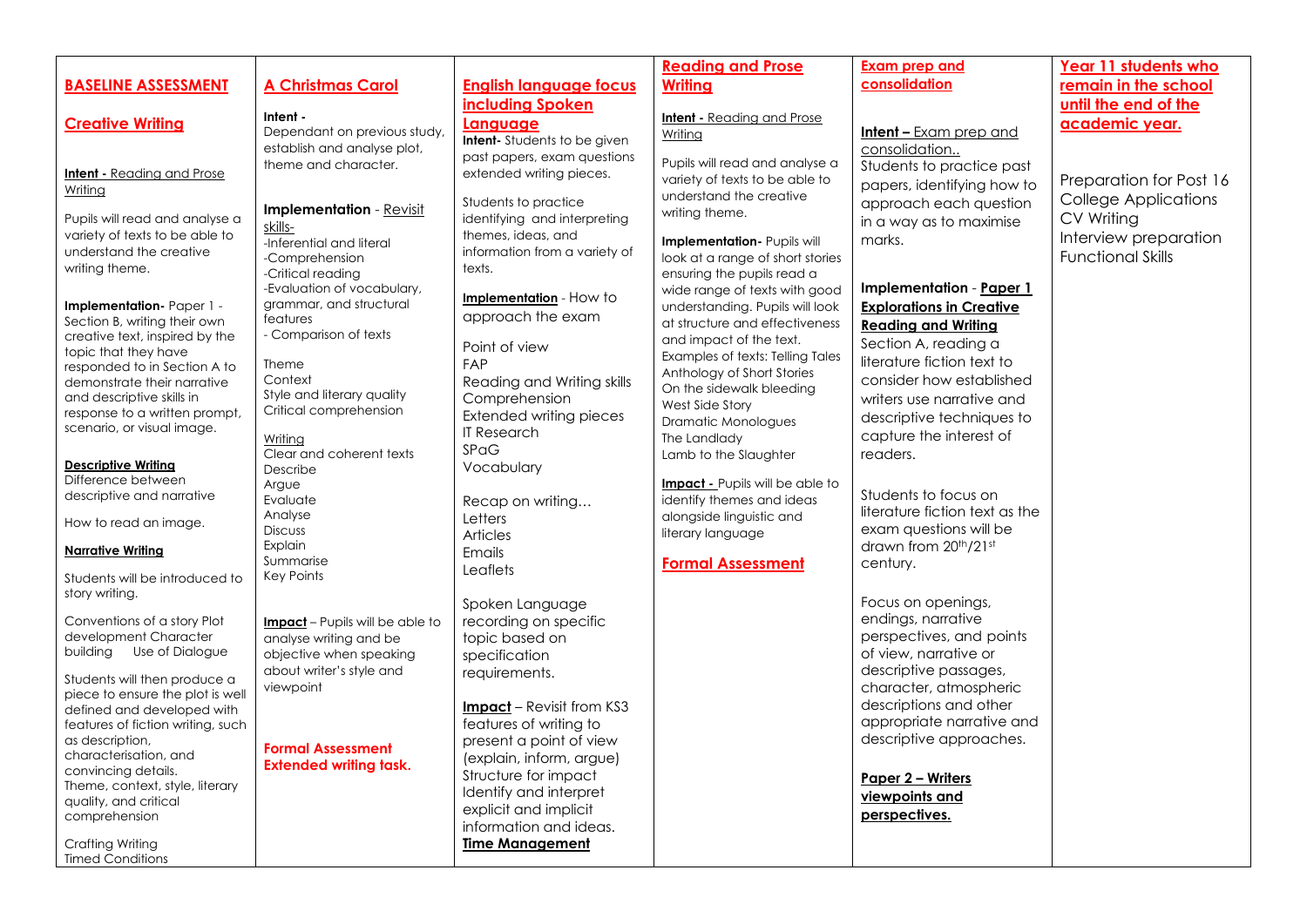| Accuracy<br>Proofreading<br><b>Incorporating Functional Skills</b><br>and Step Up to English.<br>Step up to English formal<br>assessment piece to be<br>completed. | Narrative and descriptive<br>techniques.<br>Bridging gaps between<br>reading and writing.<br>Structure organisation<br>Planning<br>Perspectives<br>Questions on style<br><b>Recording of Spoken</b><br>Language Piece- Formally<br><b>Assessed.</b> | Section A, reading two<br>linked sources from<br>different time periods and<br>genres to consider how<br>each presents a<br>perspective or viewpoint<br>to influence the reader.<br>Section B, producing a<br>written text to a specified<br>audience, purpose, and<br>form in which they give<br>their own perspective on<br>the theme that has been<br>introduced to them in<br>section A.<br>Students should consider<br>viewpoints and<br>perspectives over time.<br>Choice of genre will<br>include high quality<br>journalism, articles, reports,<br>essays, travel writing,<br>accounts, sketches, letters,<br>diaries, autobiography<br>and biographical<br>passages or other<br>appropriate non-fiction<br>and literary non-fiction<br>forms.<br>Impact - Pupils will show a |  |
|--------------------------------------------------------------------------------------------------------------------------------------------------------------------|-----------------------------------------------------------------------------------------------------------------------------------------------------------------------------------------------------------------------------------------------------|---------------------------------------------------------------------------------------------------------------------------------------------------------------------------------------------------------------------------------------------------------------------------------------------------------------------------------------------------------------------------------------------------------------------------------------------------------------------------------------------------------------------------------------------------------------------------------------------------------------------------------------------------------------------------------------------------------------------------------------------------------------------------------------|--|
|                                                                                                                                                                    |                                                                                                                                                                                                                                                     |                                                                                                                                                                                                                                                                                                                                                                                                                                                                                                                                                                                                                                                                                                                                                                                       |  |
|                                                                                                                                                                    |                                                                                                                                                                                                                                                     | clear understanding of the<br>perceptions of the media<br>and the focus of<br>perspectives.<br>Pupils to use this module to<br>prepare for presentation<br>including responding to<br>questions and feedback                                                                                                                                                                                                                                                                                                                                                                                                                                                                                                                                                                          |  |